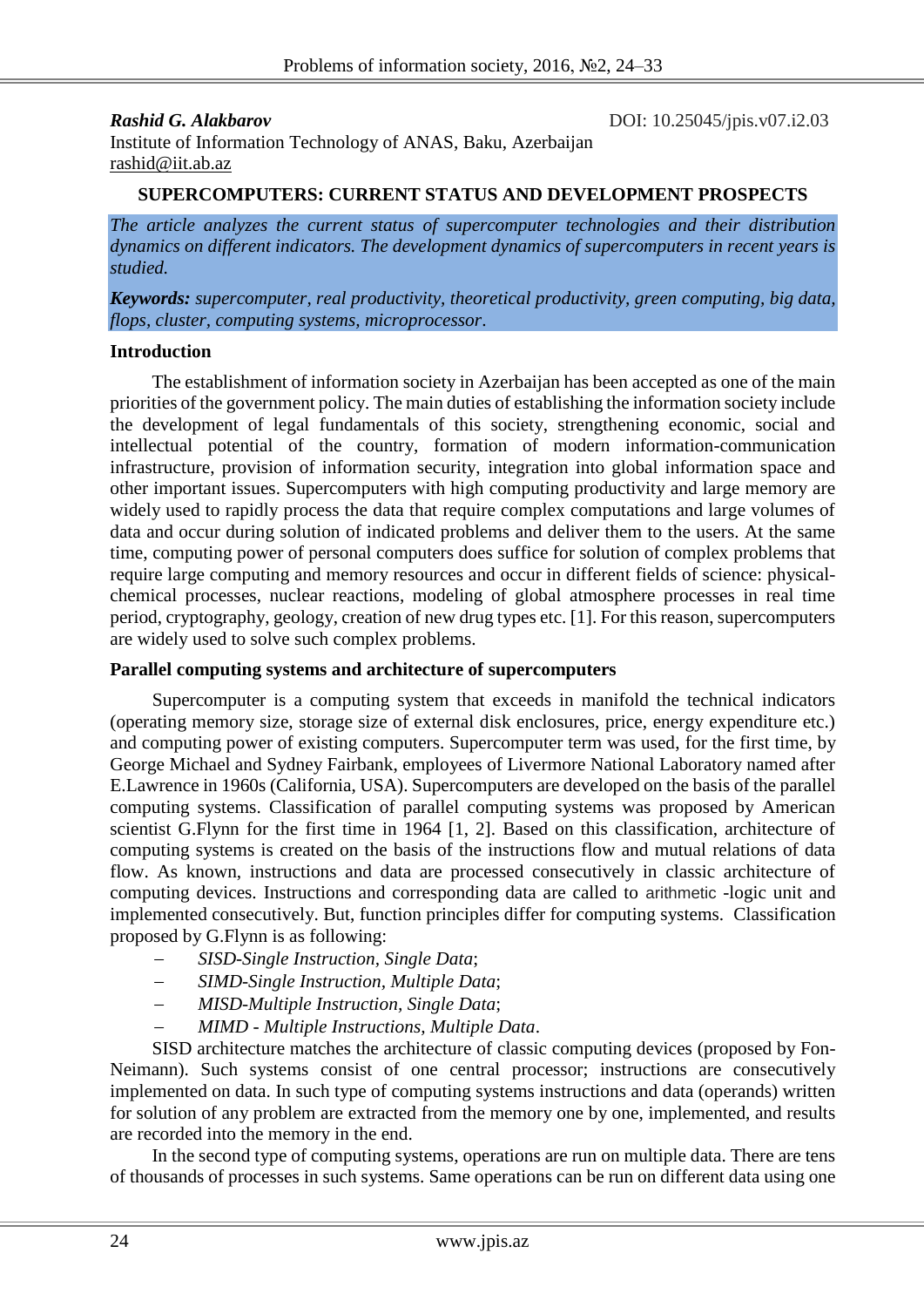instruction. Vector and matrix systems can be sited as examples for such systems. In these systems, it is possible to conduct the same operation on all elements of a vector or matrix using one instruction. One processor element is used for each element.

Multiple instructions' flow is executed on one data in the third type of computing systems. Supercomputers operating on this principle are not used in practice for time being.

Architectures operating on MIMD principle are mainly used in parallel computing systems. Such systems provide parallel implementation of several instruction flows on different data. Computing systems with multiple architectures operating on MIMD principal – supercomputers were developed. Three types of architectures, based on MIMD principle, are widely used in the development of Supercomputers: SMP, MPP and cluster [3]. SMP (*Symmetric multiprocessing*) – general physical memory is used to provide the connection between the processors in computing system with symmetric multiprocessor archicture. Processors mutually connect with each other through general memory. Each of processors has an equal right while requesting any address from the memory. For this reason, systems with SMP architecture are called symmetric systems. SMP – systems are developed based on high-speed system buses (*SGI Power Path, Sun Gigaplane, Dec Turbolaset* etc). This system has following advantages:

- use of general memory allows for rapid exchange of information among processors:
- simple and universal for programming;
- users are capable of using the memory in any volume;
- there are multiple tools for automatic effective parallelization of problems;
- simple exploitation. regular air conditioners working in room conditions are used in such systems;
- not very expensive.

Disadvantage of the SMP system is poor scaling of general memory systems.

Indicated disadvantage does not allow wide use of these systems. The reason for difficulty of the wide scale use is the application of the general bus. This bus allows information exchange between two devices at the same time period. For this reason, request of several processors to the same part of the memory causes conflict situations and computing joints interfere with each other's operation. Occurrence of such conflicts heavily depends on common bus speed and number of processors participating in the system. There are no more than 32 processors in systems with SMP architecture. Such systems are mainly used for creation of work stations and servers.

*MPP -* Computing systems with *Massively Parallel Processors* are more widely spread in comparison with SMP architecture. In such systems, memory is physically distributed among processors. MPP system is developed out of processors and separate modules with memory using a commuter. In such systems, each model behaves like a fully functional computer. Only processors connection to each memory model can address them. In this architecture operating system can work in two options. In the 1st option, one of these modules is selected as the controlling computer (front-end) and operating system fully loaded onto it, simplified version of the operating system is loaded on other modules. In the 2nd option, operating system in fully loaded on each module. Computing system with MPP architecture can be scaled well. Synchronization of processors performance in such systems is easy. Supercomputers created on the basis of this architecture have high computing productivity. These systems combine tens of thousands of processors. ASCI *Red* and ASCI *Blue Pacific* supercomputers can be sites as examples for these. These systems have several disadvantages:

- as general memory is not used, inter-processor information exchange speed is low;
- each processor uses a small, local memory in its possession;
- Special software providing inter-processor information exchange is used.

Supercomputers with MPP architecture use *MPI*, *PVM*, *BSPlib*, *Corba* and other application packages in order to divide complex problem into sub-problems and distribute them among computing joints. *NUMA* (*nonuniform memory access*) hybrid architecture is used for the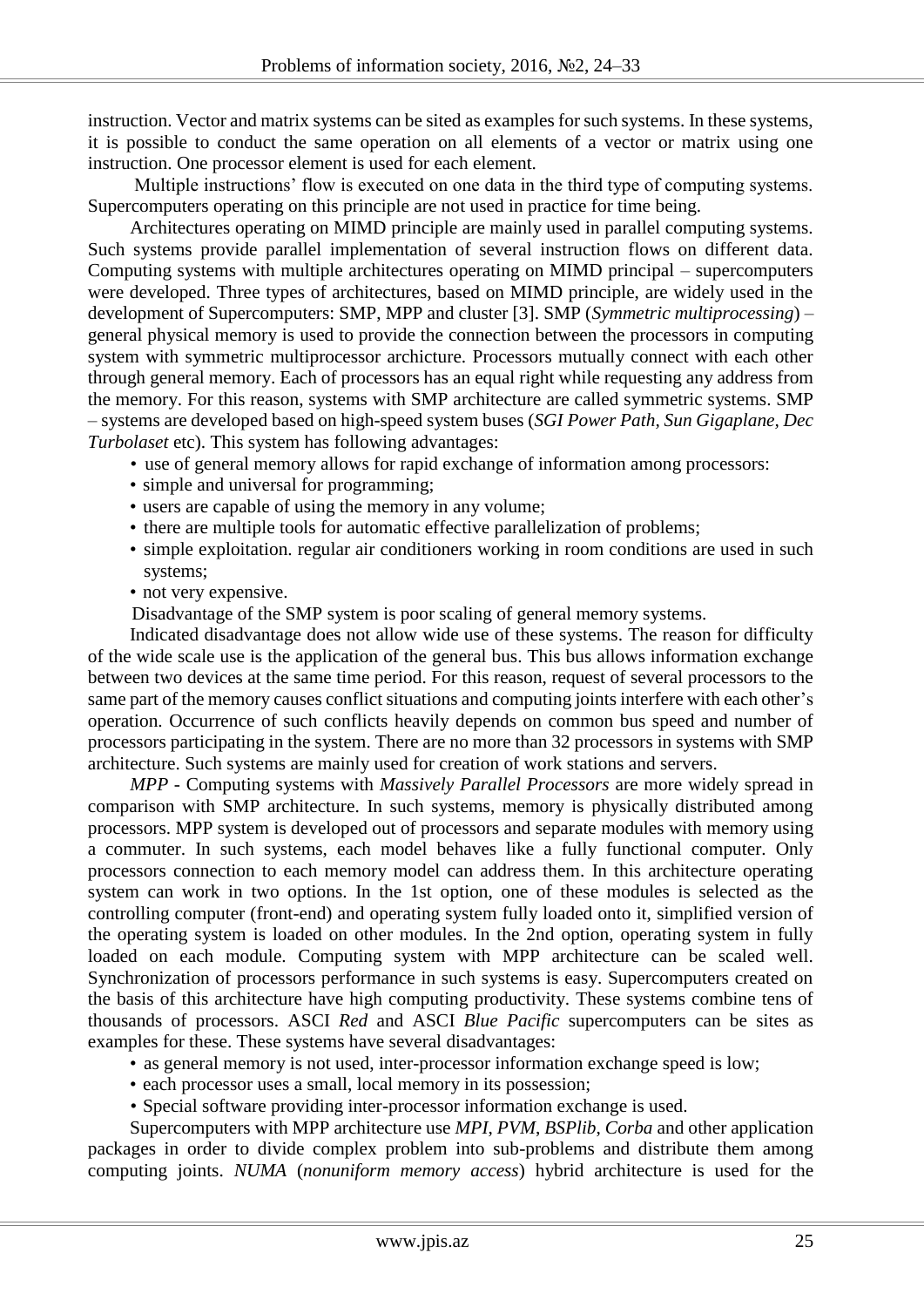development of some supercomputers. This architecture combines SMP and MPP architectures. In NUMA, the computing system is created by combining SMP modules with local memory using high-speed communication network through general physical memory.

Recently, supercomputers are developed on the cluster architecture. In the 46th rating table of 2015, 85.2% of supercomputers, produced in the world, , have the cluster architecture.

Cluster – is a computing system that combines more computers (computing joints) using network technology (through common bus commuters etc.). Server, workstation, personal computer or blade-servers can be used as computing servers. If one the computing joint is out of order, then other computing joints overtake its operation, which is the advantage of the cluster system in comparison with other systems. Cluster system consists of separate modules. Each module is assembled of existing standard off the shelf assembly elements - processors, commuters, operating memory and disk memory device. The price of computers, based on this architecture, is very cheap. These supercomputers are assembled on existing compiling elements (off the shelf) – processors, commuters, operating memory, disk memory and external devices. Network technology (Fast/Gigabit Ethernet, Myrinet etc.) are used for connecting indicated modules. Cluster type computers are very simply to assemble, repair and control. Cluster systems are cheap, easy to install and operate. For this reason, this architecture is widely used to develop supercomputers worldwide. *Linux, Unix, MS Windows* and other operating systems are widely used for supercomputers. *PVM*, *MPI*, *OpenMP* and other application programs are widely applied in supercomputers for solution of complex problems [1, 4].

PVM (parallel virtual machine) was developed in 1991. Provides parallel implementation of a program divided into subprograms in multiprocessor computing systems (with cluster architecture) consisting of different types of computers (processors).

*MPI (Message passing interface)* was developed in 1993. Provides parallel implementation of a program divided into subprograms in multicore and multiprocessor computing systems with distributed memory (with MPP architecture). Exchange among computing joints is carried out through exchange commuters (*Gigabit Ethernet, Infoband* etc.).

*Open MP* (*Open Multi Processing*) was developed in 1997. Provides parallel implementation of a program divided into subprograms in multicore and multiprocessor computing systems with general memory (with SPM architecture).

Supercomputers are used for solution of complex problems occurring in different fields of science indicated below [5]:

- theoretical and experimental physics, high energy physics, quantum physics etc.;
- quantum and molecular chemistry;
- mathematical modelling of large systems;
- chemical engineering, computational chemistry, creation of new materials;
- **e** engineering industry;
- ecology;
- **quelection**
- modelling of processing occurring on earth, ocean and atmosphere;
- astronomy;
- military, etc.

# **Determination of computing productivity of supercomputers**

One of the main indicators of multiprocessor computing systems is their computational productivity. While compiling supercomputers' rating table, their computing productivity is considered as the main indicator. The number of operations, executed in a second, is the computing productivity of the supercomputer. Productivity of supercomputers is evaluated through theoretical and real productivity. To calculate the theoretical productivity, we must multiply the productivity of one of the same type processors participating in the system by the number of processors. Real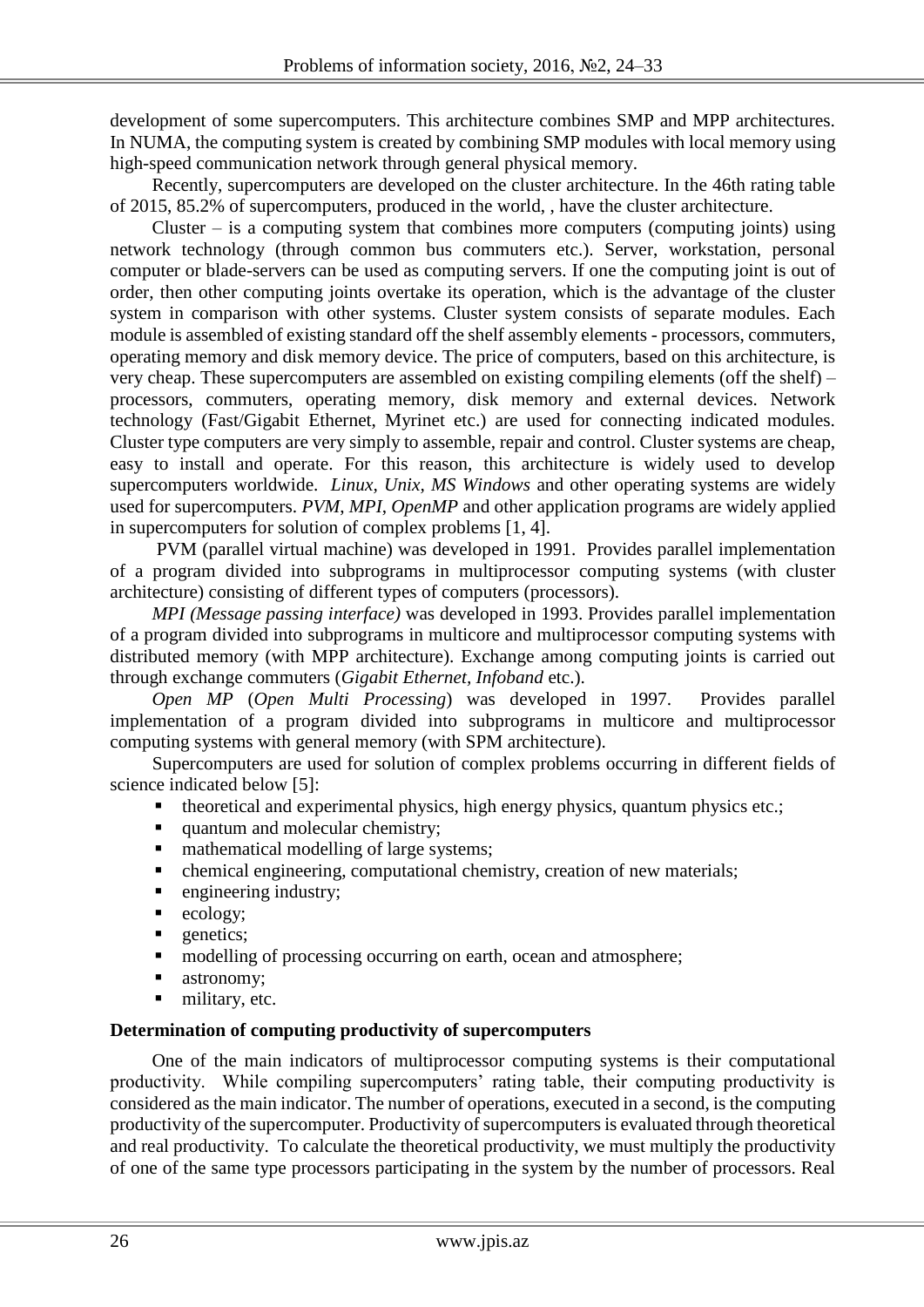productivity is determined using special testing programs [6]. Real productivity comprises approximately 70-90% of theoretical productivity. In order to determine the productivity of supercomputers, Flop/s - floating point operations per second is used.

Calculation of the theoretical productivity of supercomputers comprised of blade servers (microprocessor) is as following:

Assumingly,, the supercomputer was assembled on two microprocessor *Intel E5-2650 blade* servers. Each microprocessor consists of eight cores operating on pipelining principle (consisting of eight blocks). Each microprocessor executes 8 operations during one stroke. If operational speed of the processor is 2 Ghz, then theoretical productivity of one core can be calculated as following:

8 Flop/stroke \* 2 Ghz (stroke/second) = 16 GFlop/second.

Full execution of any machine instruction in the microprocessor core is implemented within one stroke. Execution of one instruction approximately passes through the following stages: loading of instructions and data, decoding instruction, execution of instruction and finally, recording of the result. The afore-noted process is for the simplified condition of instruction implementation. In reality, more microprocessor strokes are used for operation implementation. Considering that microprocessors work according to pipelining principle, next instruction is provided at each stroke to the entrance of microprocessor. Each instruction processed in the microprocessor is passed on to the next stage after each stroke. Finally, the result of processed instruction is obtained at the exit of the pipeline.

Thus, it is possible to execute several instructions in parallel during the float of one stroke at the same time. Processor implements not one, but eight instructions during one stroke. Productivity of the noted blade server is calculated as following:

16 GFlop/s/core 
$$
\times
$$
 8 core/CPU  $\times$  2 CPU = 256 GFlop/s.

In order to obtain the noted productivity in blade servers, it is necessary to divide the solved problem (program) into 16 problems (programs) and direct each of them to the core. Let's assume that any supercomputer is assembled of 4000 units of noted blade servers. Then, we can determine theoretical productivity of the supercomputer by multiplying the productivity of one blade server by their number. In the indicated case, theoretical productivity of the supercomputer is determined as following:

 $4000 * 256$  GFlop/s = 1024000 GFlop/s = 1024 TFlop/s= 1, 024 PFlop/s.

Testing software is used in order to determine the real productivity of a supercomputer. LINPACK is the most popular testing software [1, 4]. LINPACK testing software was developed by J.Dongarra, employee of Argonne National laboratory operated by the University of Chicago,USA in 1979. This is testing software written to solve linear algebra formulas with NxN (1000x1000) unknown. These testing softwares are widely used to develop worldwide supercomputer rating tables.

# **Analysis of current status of supercomputer technologies**

The first supercomputer (CRAY-1) was developed by an American scientist Seymour Cray in 1976. That supercomputer executed 160 million operations per second, its operating memory equaled to 8 megabytes and priced at 8.8 million US Dollars [4]. As of 1993, computer experts of Lawrence Berkeley National Laboratory in the US annually publish the rating table of the most powerful 500 supercomputers in the world (in recent years biannually – in June and November). In November 2015, the 46th rating table of supercomputers published, which is shown in Table 1 [7].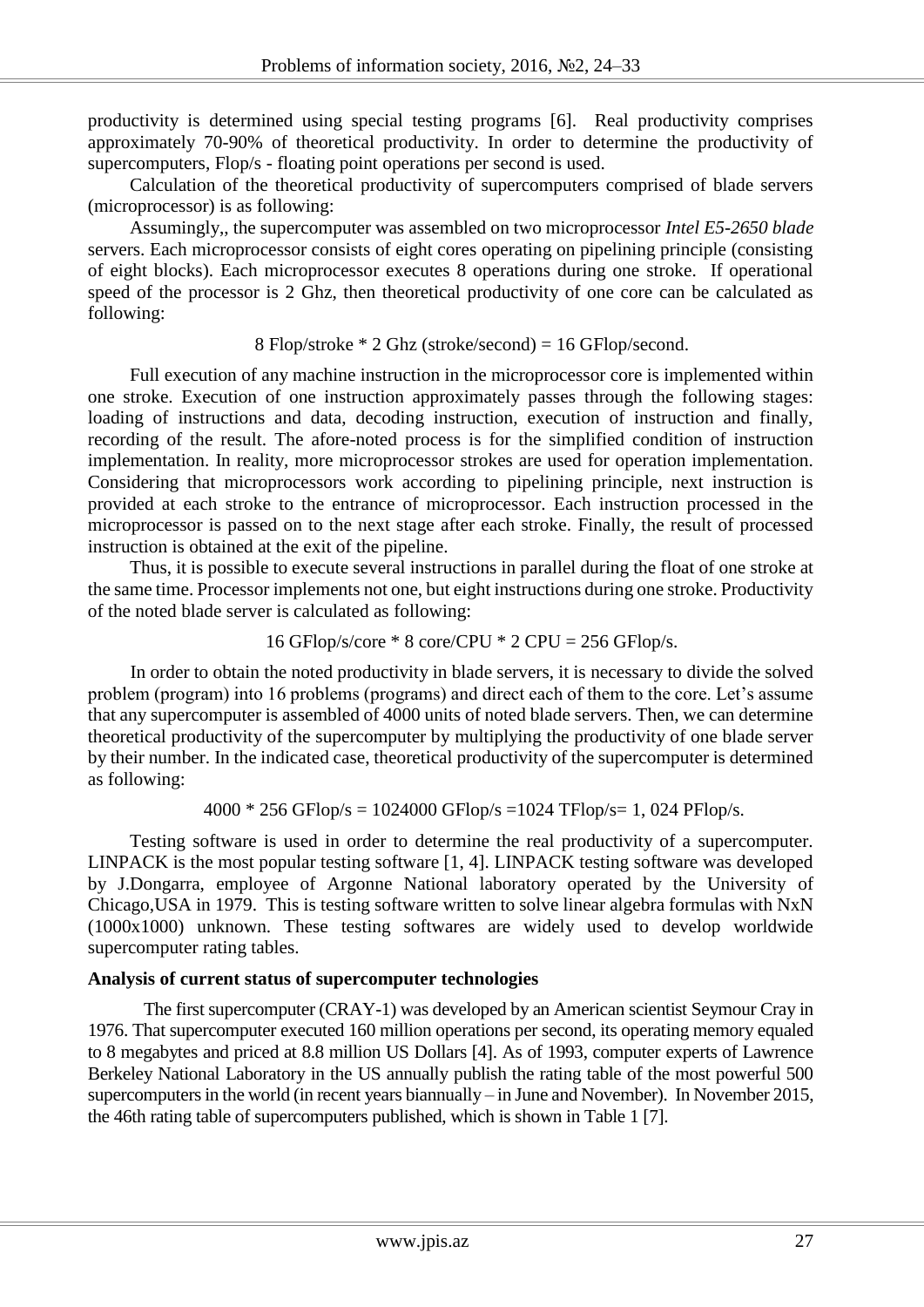| Order <sub>N</sub> | Name of organization and<br>country                                   | Computer names and<br>manufacturers                                       | Number of<br>cores | Real<br>productivity<br>(TFlop/s) |
|--------------------|-----------------------------------------------------------------------|---------------------------------------------------------------------------|--------------------|-----------------------------------|
| $\mathbf{1}$       | National Super Computer<br>Center (Guangzhou, China)                  | Tianhe-2 (MilkyWay-2)<br>(University of National<br>Defence Technologies) | 3 120 000          | 33 862.7                          |
| $\overline{2}$     | Ridge<br><b>National</b><br>Oak<br>Laboratory<br>(Oak Ridge, USA)     | Titan (Cray Inc.)                                                         | 560 640            | 17 590                            |
| 3                  | Department of Energy's<br>Laboratory<br>National<br>(California, USA) | Sequoia (IBM)                                                             | 1 572 864          | 17 173.2                          |
| $\cdots$           |                                                                       | .                                                                         | $\ddotsc$          | $\cdots$                          |
| 100                | <b>HLNR Hannover University</b><br>(Germany)                          | Gottfried (CRAY XC40)                                                     | 40 320             | 829.8                             |
| $\cdots$           |                                                                       |                                                                           |                    |                                   |
| 300                | Paradigm<br><b>CSIR</b><br>Fourth<br><i>Institute</i> (India)         | Cluster Platform<br>3000<br>(HP)                                          | 17408              | 334.4                             |
|                    |                                                                       |                                                                           | .                  | .                                 |
| 500                | University<br>Regensburg<br>(Germany)                                 | <b>OPACE2</b> (Eurotech)                                                  | 15 872             | 206.4                             |

Table 1. Supercomputers rating table

As you can see, *Tihanhe-2* (Milky Way-2) supercomputer located at National Super Computer Center in Guangzhou city of China ranks first. *Tianhe-2* consists of 3,120,000 cores, and has 2 33,800 TFlop/s  $(10^{12}$  Flop/s) computing productivity, its price equals to 290 million US Dollars.

Comparison of supercomputers rating table for ten years demonstrates that the supercomputer ranking first in 2005 had only 136 TFlop/s computing power and the computer ranking 500th had 1.2 TFlop/s productivity. Productivity of the computer ranking first in 2015 exceeds the productivity of the supercomputer of the same rank in 250 times. It must be noted that productivity of the supercomputer ranking first ten years ago is 164 Tflop/S less than the productivity of the supercomputer ranking 500th in current table. This is an indicator of the rapid increase of productivity of the supercomputers.

The supercomputer ranking 5th has not changed in the past two years. This demonstrates that the rational use of supercomputers, rather than their computing power, is brought into the forefront. Currently, the productivity of 82 supercomputers is higher than 1 Pflop/s.

Analysis of distribution of supercomputers among countries demonstrates that 39.8% of supercomputers ranking in the rating table belong to USA (Figure 1).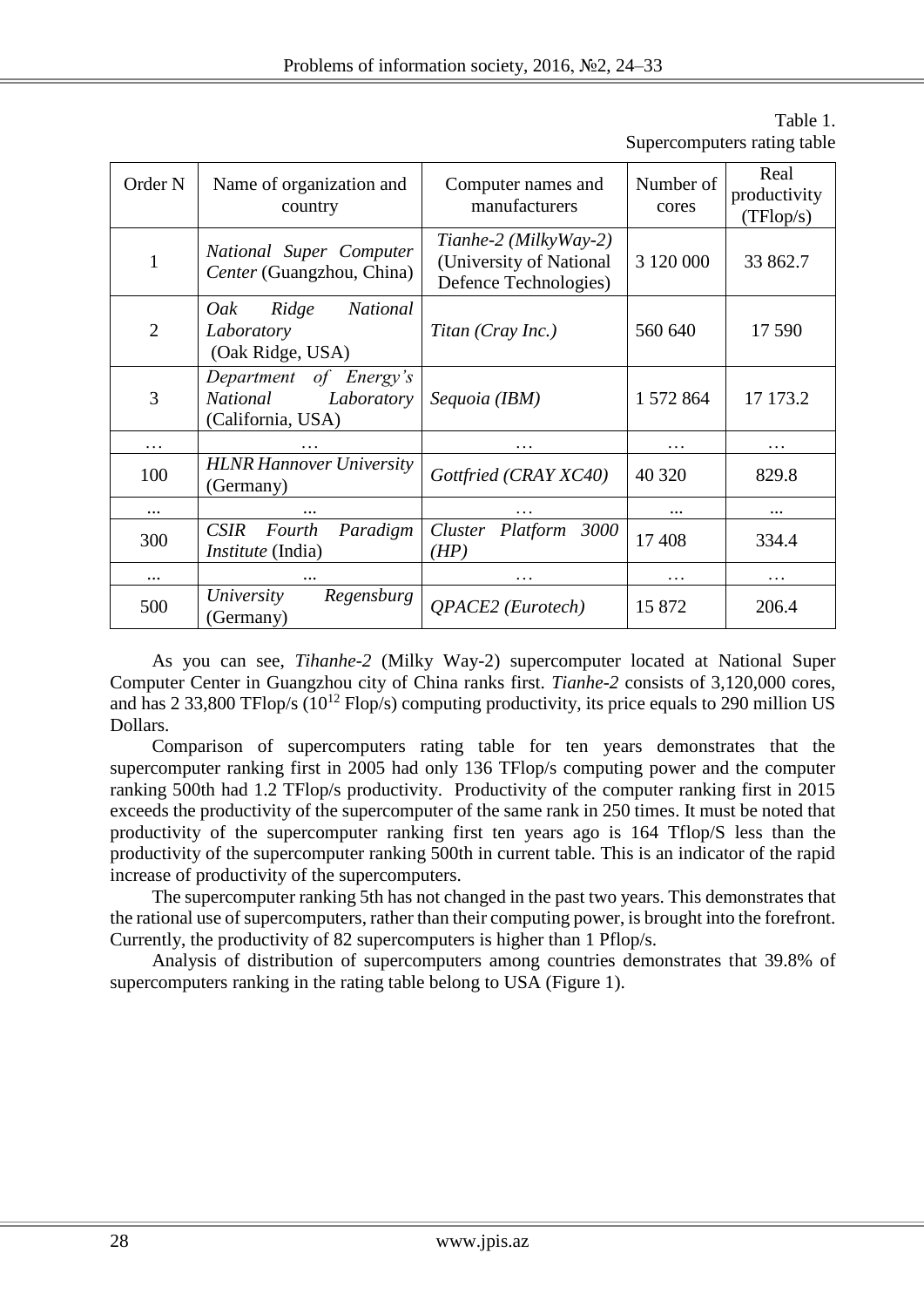

Figure 1. Distribution of supercomputers among countries.

Broad changes have taken place in the architecture of supercomputers manufactured during the recent years. Formerly manufactured supercomputers were made on the basis of *MPP* and *SMP* architectures. Currently manufactured supercomputers increasingly have cluster type architecture (Figure 2). Supercomputers with cluster architecture were created on the module principle; this allowed using them more efficiently. Supercomputers with cluster architecture are less costly than supercomputers with other architectures, which has stimulated their mass production.

Conducted researches demonstrate that majority of supercomputers (46%) are used in an industrial field. At the same time, 25% are used in scientific research, 21.8% in education works, 6% in government projects, and 1.2% in manufacturing facilities (Figure 3).



# Figure 2. Distribution of supercomputers by architecture



Out of 500 computers shown in the rating table, 155 were assembled using HP equipment, 69 using Cray Inc. and 49 using Sugon equipment. Supercomputers assembled based on *IBM* (45), *SGI* (31), *Lenovo* (25) and *Bull* (21) companies' equipment rank in lower positions. *Tianhe*-2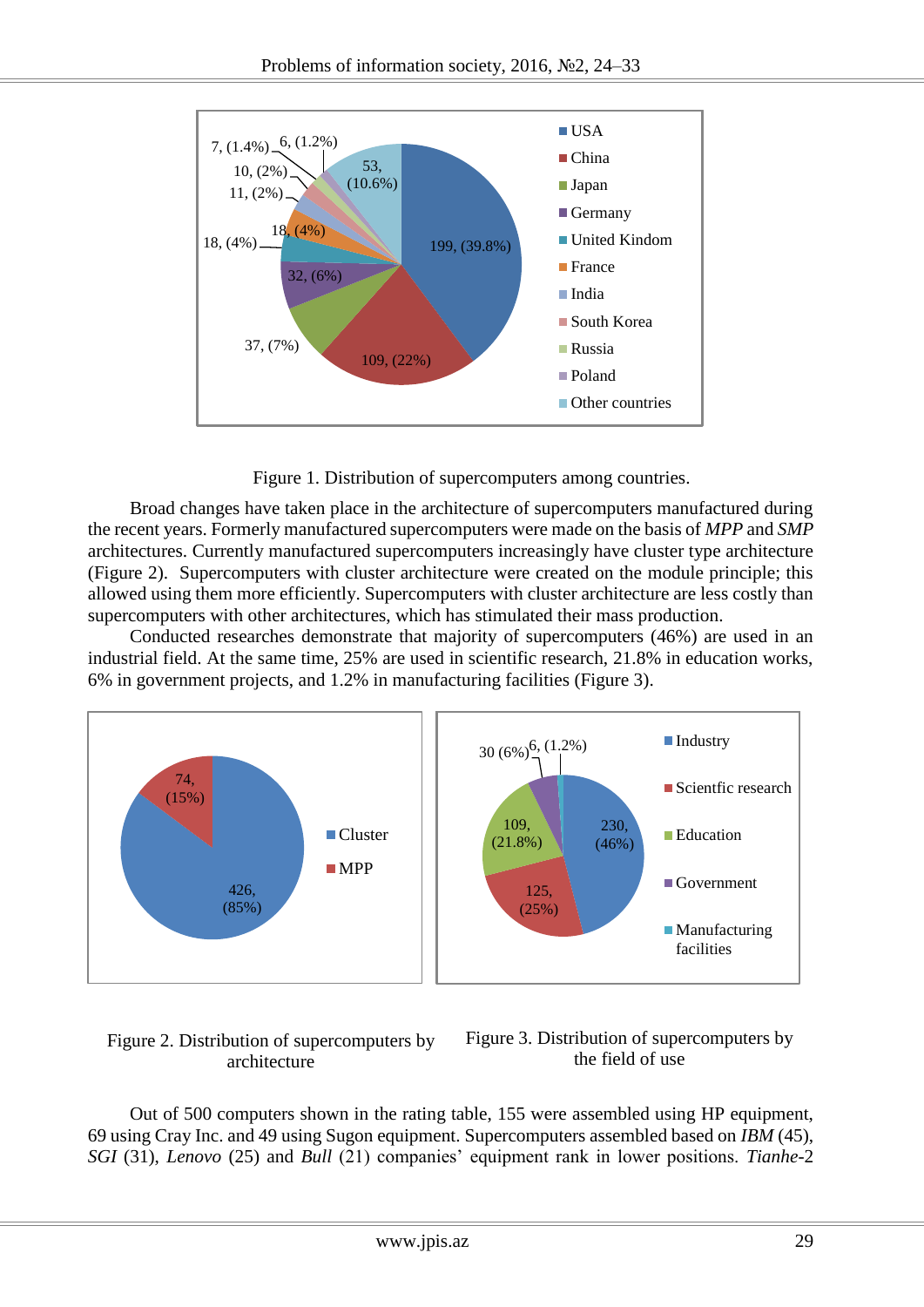155 69  $\begin{array}{c|c}\n\hline\n49 & 45\n\end{array}$  $\frac{31}{25}$  25 21  $\frac{15}{11}$  13 11 67 0 20 40 60 80 100 120 140 160 180 HP Cray inc. Sugon İBM SGİ Lenovo Bull İnspur Fujitsu Dell Others

supercomputer that ranks first was assembled by *NUDT* (National University of Defense Technology). Distribution of supercomputers by manufacturing companies is shown in (Figure 4)

Picture 4. Distribution of supercomputers by manufacturing companies

*Linux* based operating systems are used by 487 supercomputers out of 500, and. 212 out these supercomputers are in the Western hemisphere (North America – 205, South America – 7). In Asian countries, there are 174 supercomputers. Europe ranks third with 108 computers. Australia has 6 supercomputers in its possession.

Communication network providing connection among computing joints of supercomputers are installed on the basis of *Infiniband in* 47.4% (237), *10G* in 23.8% (119), *Individual* in 14.8% (74), and *Gigabit Ethernet* in 12.4% (62). 432 out of 500 supercomputers were assembled based on Intel (86.4%), 26 based on (5.2%) *Power*, 21 based on (4.2%) *AMD* and 5 based on (1%) *Spark*  microprocessors.

## **Development perspectives of Supercomputers**

Currently, supercomputer technologies are widely used to process and record Big Data and solve complex problems that require great computing and memory [8]. Based on the researches, conducted by IBM company's experts, 15Pbite of data is produced every day (scientific articles, pictures, audio-video files, social network report etc). *Tianhe-2* (China) supercomputer with high productivity has 40 Pbyte memory storage, while *Titan* (USA) has 40 Pbyte memory storage. The memory storage of supercomputer located in Utah National Security Agency (Utah, NASA – USA) equals to 1 Ybyte (yottabyte) -  $10^{24}$ . Noted memory storages are overly large. For the comparison, it needs to be noted that all books written to date can be fit into 400 Tbyte memory. Development in different fields of science will increase the volume of data to be processed exponentially. In the future, this will lead to use of supercomputers with high computing productivity and memory storage. The computing power of supercomputers used for simulation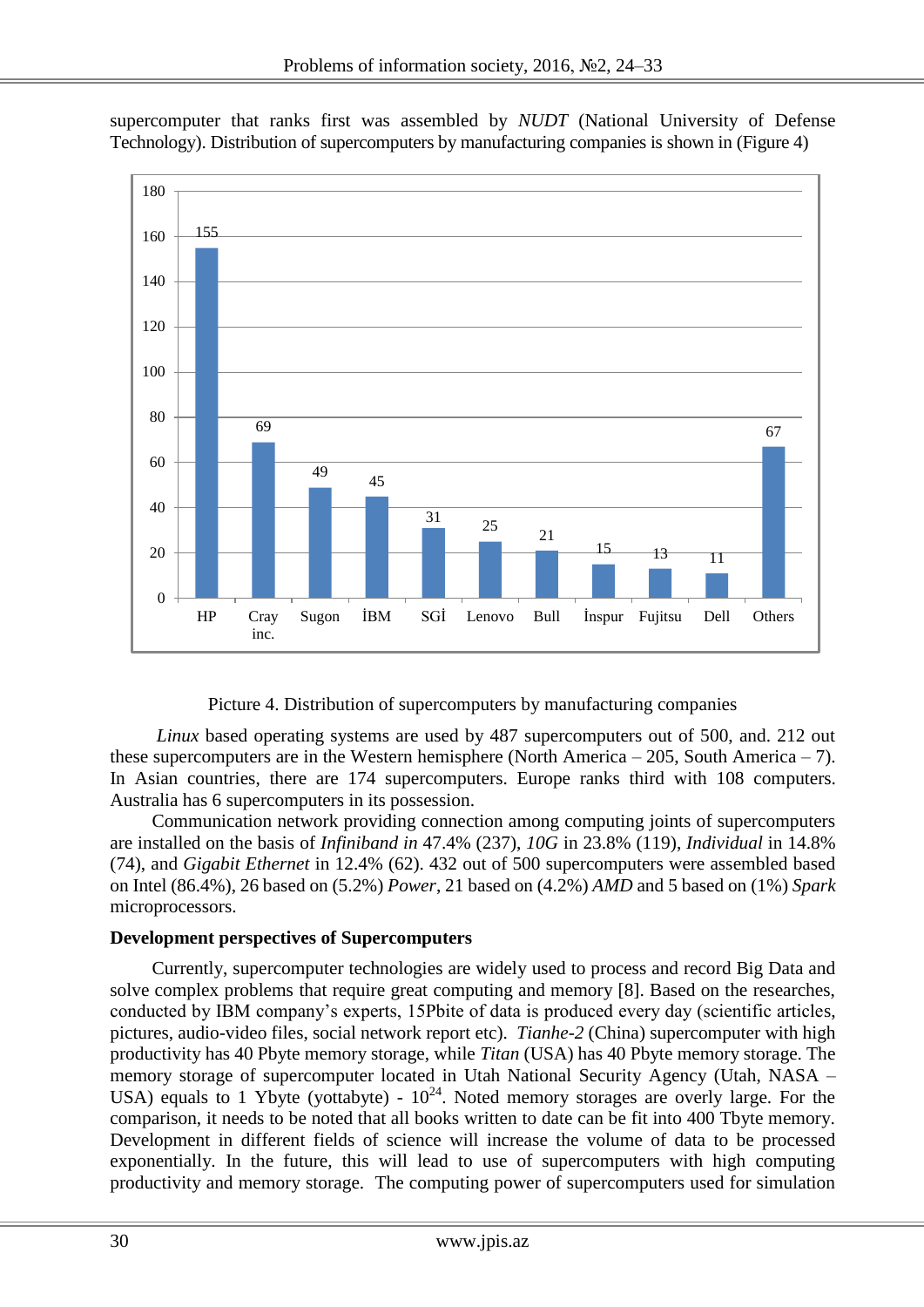of the mathematical model created for determination of atmospheric processes equals to 4 Tplops (during 4 hour computational period). Supercomputer with computing power of 1 PFlop is required to research structural characteristics and stability factors of DNA.

Development dynamics of the supercomputer, to be manufactured in 2020 (To rank 1st in Top 500), is forecasted as following (Table 2) [9].

| `able |  |
|-------|--|
|-------|--|

| Years      | Real productivity<br>(PFlop/s) | Theoretical<br>productivity<br>(PFlop/s) |
|------------|--------------------------------|------------------------------------------|
| 15.11.2015 | 84.7                           | 137.1                                    |
| 15.11.2016 | 158.6                          | 256.7                                    |
| 15.11.2017 | 296.8                          | 480.6                                    |
| 15.11.2018 | 555.6                          | 899.6                                    |
| 15.11.2019 | 1.040                          | 1.684                                    |
| 15.11.2020 | 1.947                          | 3.152                                    |

Development dynamics of supercomputer productivity

Currently, works are carried out in *Oak Ridge National Laboratory,* Japan, location of *Titan* supercomputer ranking 2nd in the rating table, to develop a new supercomputer titled *Summit* with planned commissioning in 2017. The power of the newly developed supercomputer is planned to exceed by 5 times and equal 150 PFlop/s [7].

Works are conducted towards the development of a new *Aurora* supercomputer based on *Mira* supercomputer with 10 PFlop/s computing productivity, ranking 5th in the rating table and located at Argonna National Laboratory, USA. The computing power of the new supercomputer will be 180 PFlop/s, and will be put into operation in 2019.

Energy consumption of supercomputers is overly great. For example: Energy demand of *Tianhe-2* is 17.8 MW, energy demand of *Mira* is 8.6 MW etc. Annual energy expense of *Tianhe-2* supercomputer is 24 million dollars. *Green Computing* technologies are widely used in order to eliminate the noted problem [10, 11]. Green computing is ecologically oriented informationtelecommunication technology. Computer products created upon this technology must meet requirements, such as low use of dangerous materials, low power consumption, long term exploitation period of equipment, cost effective utilization without environmental damage etc. With the help of this technology, next generation *Summit* supercomputer developed on the basis of *Titan* supercomputer, located at *Oak Ridge National Laboratory,* will have 5 times more theoretical productivity by consuming 1.21 times more power. The same is applicable to *Mira* located at *Argonne National Laboratory United States,* and next generation *Aurora*. Thus, when theoretical productivity of *Mira* is 3 945.00 kW using 3 945.00 kW of power, *Aurora* will consume 2.7 times more power and increase its productivity to 180 PFlop/s (18 times more).

New cooling systems, reducing the power consumption and nanotechnologies which create the element base, are widely used to increase the computing productivity of supercomputers. Currently, 22 nm (nm –one billionth of a metre) and 14 nm technologies are widely used in the development of microprocessors used in supercomputers. A number of transistors in microprocessors, developed upon these technologies, will equal to 2-4 billion. In coming years microprocessors will be developed on the basis of 7 nm and 5nm technologies. Computing productivity of supercomputers, based on these microprocessors, will equal to tens of EFlops (exaflops). It is impossible to reduce the dimensions of transistors in microprocessors following 5 nm technology [12, 13]. For this reason, new technologies (quantum, nanoparticles etc.) will be used to create microprocessors in the coming years.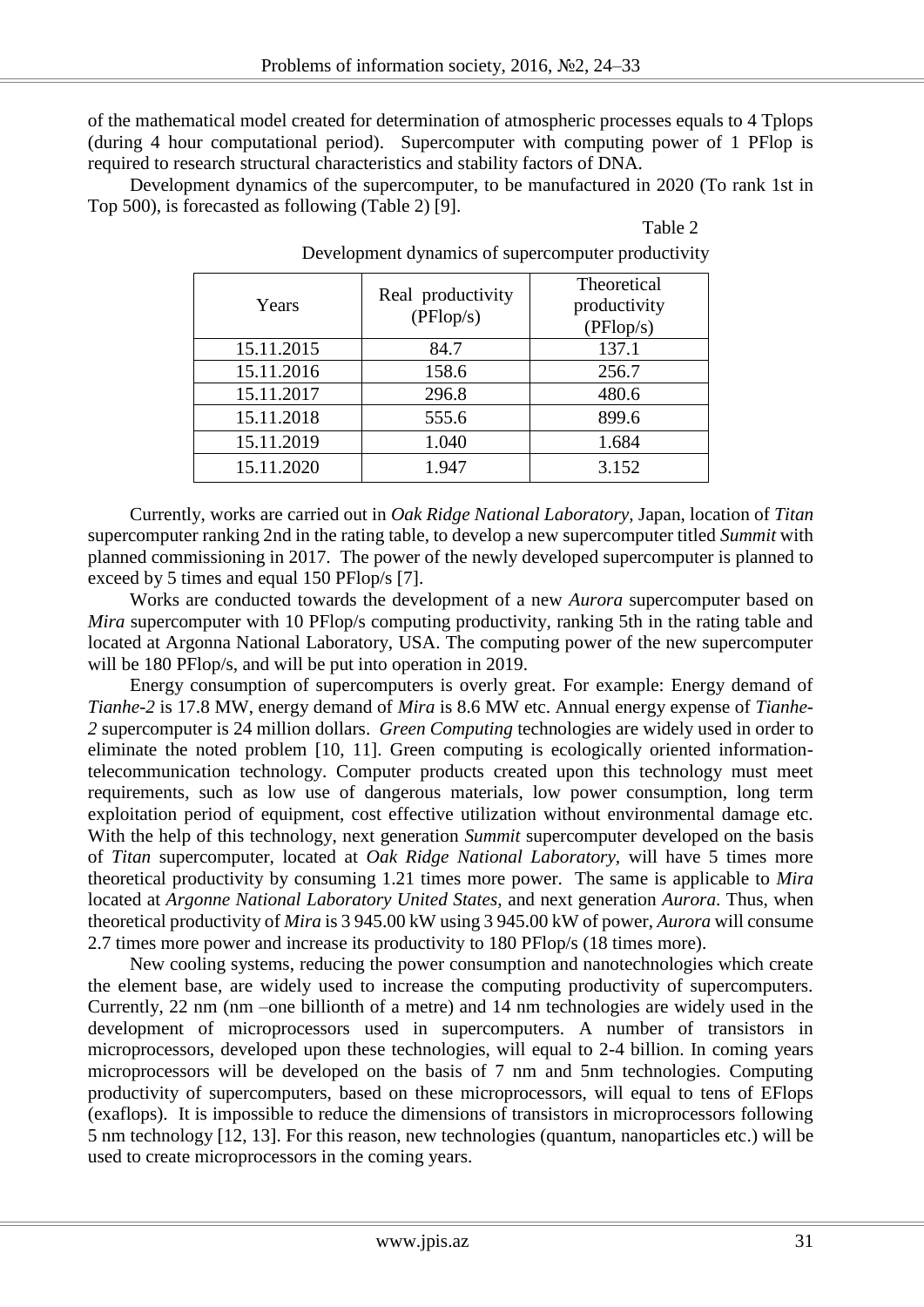Conducted researches show that the part of the power used in data centers is used for cooling of the system. Currently, three types of cooling systems are more widely used:

- *Air Cooling System*;
- *Water Cooling System*;
- *Immersion Cooling System*.

In air-cooling system, the cold air is supplied to the equipment through the grating of the raised floor and returns back to the conditioner from the ceiling of the room. This cooling system consumes 40-50% of overall power consumed by the data center.

In water-cooling system, water circulates in the pipes surrounding the entire system and cools the equipment. This cooling system uses 20-25% of the overall power consumed by the data center.

In immersion cooling systems, servers are immersed in dielectric liquid. This cooling system uses 3-5% of overall power consumption of the data center [14]. This system is relatively expensive in comparison with other systems. In spite of this, cooling system of the supercomputers in first three ranks of the supercomputer rating table of power saving supercomputers were created on the basis of the immersion cooling systems.

Majority of financial supply, necessary for placement and operation of supercomputers in data processing centers, are spent on supercomputer cooling systems. In order to reduce these expenses, application of Free Cooling Systems requiring low expenditure is considered in the near future. Data processing systems, developed on the noted cooling systems, will be mainly located in regions and countries with cold climate. Cost effective cooling systems will reduce the power consumption of data processing centers by 40% [10].

Iceland is expected to play an important role in data-center industry in the future. Several major companies are planning to locate their next data centers in Iceland. Iceland is planning to take important steps in order to develop this sector.

Supercomputer located at the ANAS Institute of Information Technology Data Center has 15 TFlop/s computing productivity and 300 TByte memory. Supercomputer renders electronic mail, Internet and hosting services for institutes and organization of ANAS. In addition, supercomputer is used to solve complex problems that occur in the institutes and organization of ANAS, and require large computing and memory resources.

Purposeful works are carried out in order to create a Supercomputer center at the Ministry of Communications and High Technologies of the Republic of Azerbaijan, and it is planned to put the center into operation in 2016.

## **Conclusion**

Classification of parallel processing systems and architecture of supercomputers were analyzed in the article. Current status of supercomputer technologies and their distribution dynamics, based on different indicators. was analyzed. Development dynamics of supercomputers in the near future was studied. At the same time, use of supercomputers in data processing centers was analyzed. Issues related to use of new technologies for increasing the productivity of supercomputer and reducing the power consumption of supercomputers were reviewed.

### **This work was carried out by the financial support of Science Development Foundation under the President of the Republic of Azerbaijan – Grant № EİF-2014-9(24)-KETPL-14/02/1**